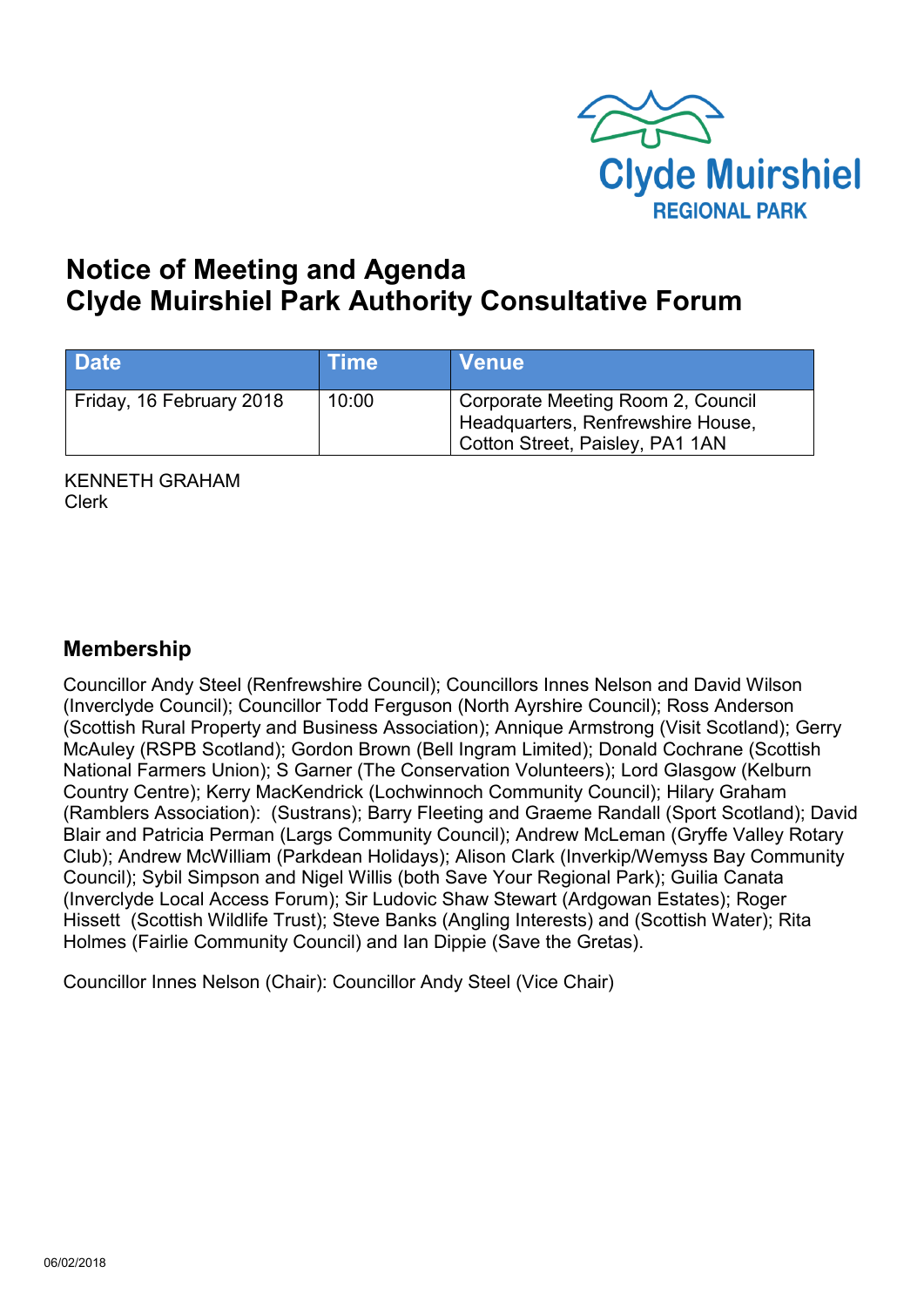## **Further Information**

This is a meeting which is open to members of the public.

A copy of the agenda and reports for this meeting will be available for inspection prior to the meeting at the Customer Service Centre, Renfrewshire House, Cotton Street, Paisley and online at [www.renfrewshire.cmis.uk.com/renfrewshire/CouncilandBoards.aspx](http://www.renfrewshire.cmis.uk.com/renfrewshire/CouncilandBoards.aspx)

For further information, please either email [democratic-services@renfrewshire.gov.uk](mailto:democratic-services@renfrewshire.gov.uk) or telephone 0141 618 7112.

## **Members of the Press and Public**

Members of the press and public wishing to attend the meeting should report to the customer service centre where they will be met and directed to the meeting.